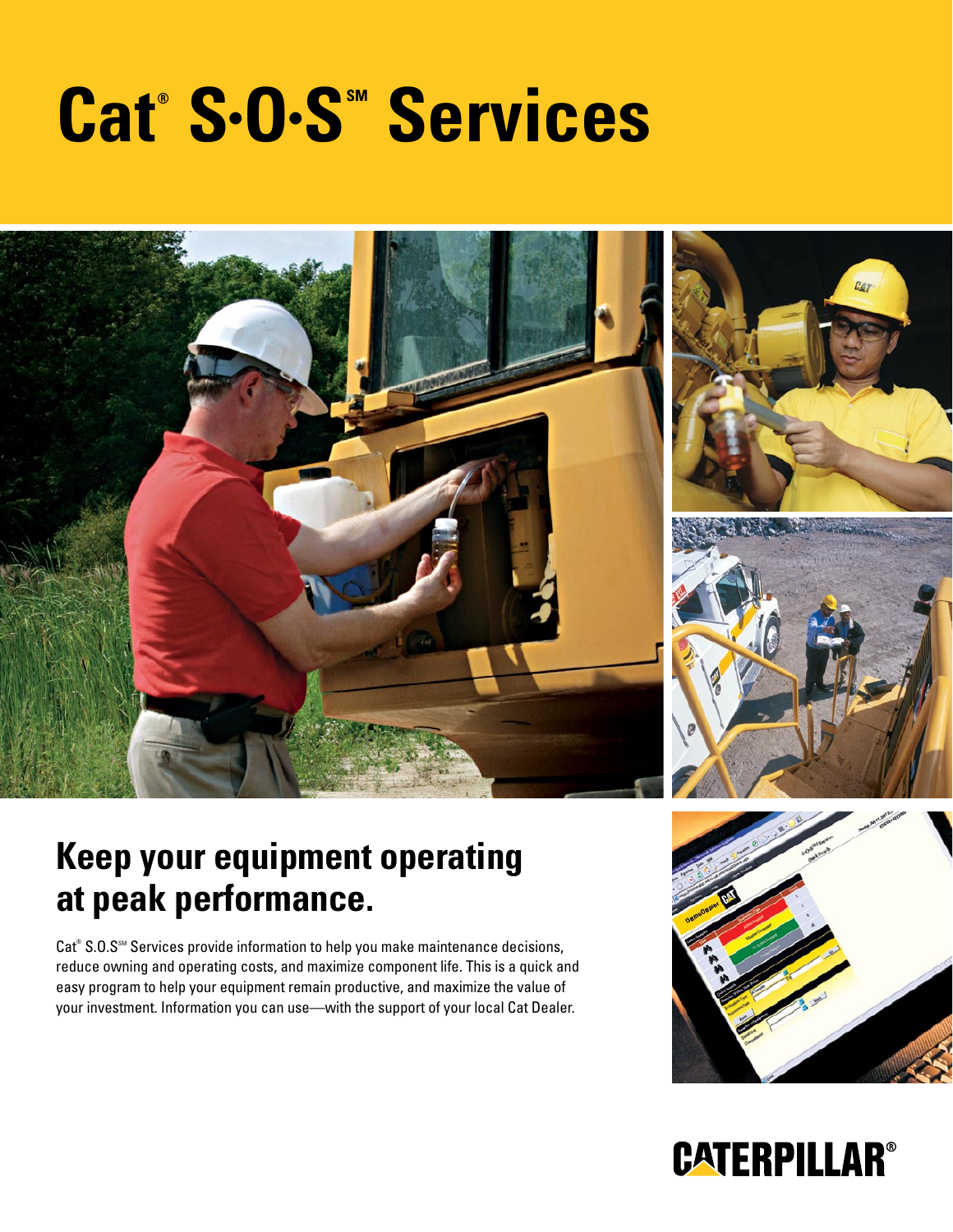





## **S. O. S Services provide you with valuable resources to care for your equipment.**

#### **Oil Analysis**

The S·O·S oil analysis tests have been developed by Caterpillar engineers and chemists. Tests such as Elemental Analysis, Oil Cleanliness Analysis, and Oil Condition Analysis are examples of the standard tests offered in the S·O·S program.

#### **Coolant Analysis**

Inadequate cooling system maintenance can eventually lead to system problems or even engine failure. S·O·S Services offer a two-level Coolant Program to determine if your coolant has the right chemical balance for maximum system protection and cooling efficiency.





### $Cat^@S·O·S<sup>sm</sup>$  Services



## **S·O·S Services can help you...**

### **Protect the value**

Cat equipment is built to deliver the highest possible performance throughout their production life. S·O·S Services can help you maintain performance through your equipment's life cycle.

- S·O·S Services are designed to identify problems before they become major repairs. Early detection is the key to reducing downtime and increasing productivity.
- Performance losses and major repairs of lubricated compartments can often be avoided by monitoring fluid samples.
- Overall, you'll get more work done at a lower cost and have equipment worth more at trade-in or sale.

With Cat S.O.S Services Web you can view and analyze fluid sample information on line – anywhere and anytime you have an internet connection. Sample results, evaluations, and history are available to the user. Oil, coolant, and fuel sample data are available in a single module. Additional features include an internal messaging system, actions taken fields, a label printing function, and graphic capabilities. For more information call your local Cat Dealer or visit www.cat.com/sos

### **Get results fast**

S·O·S Services allow you to test all oils and have results and recommendations available within 24 hours of receipt. Coolant results and recommendations are available within 72 hours of receipt. Receive results by:

• E-mail • Fax • Web • Postal Mail

You also can receive different reports for different alert levels.

#### **Put results into action**

S·O·S Services results are presented in a clear, concise, easy-to-understand report. Trained personnel provide recommendations or specific, immediate actions on each report. If a critical situation is identified, you will be notified immediately.

- Recommendations with alert levels allow you to quickly review the most critical components and prioritize your work.
- Optimize maintenance schedule.
- Optimize component life.

### **S. O. S Services Web**